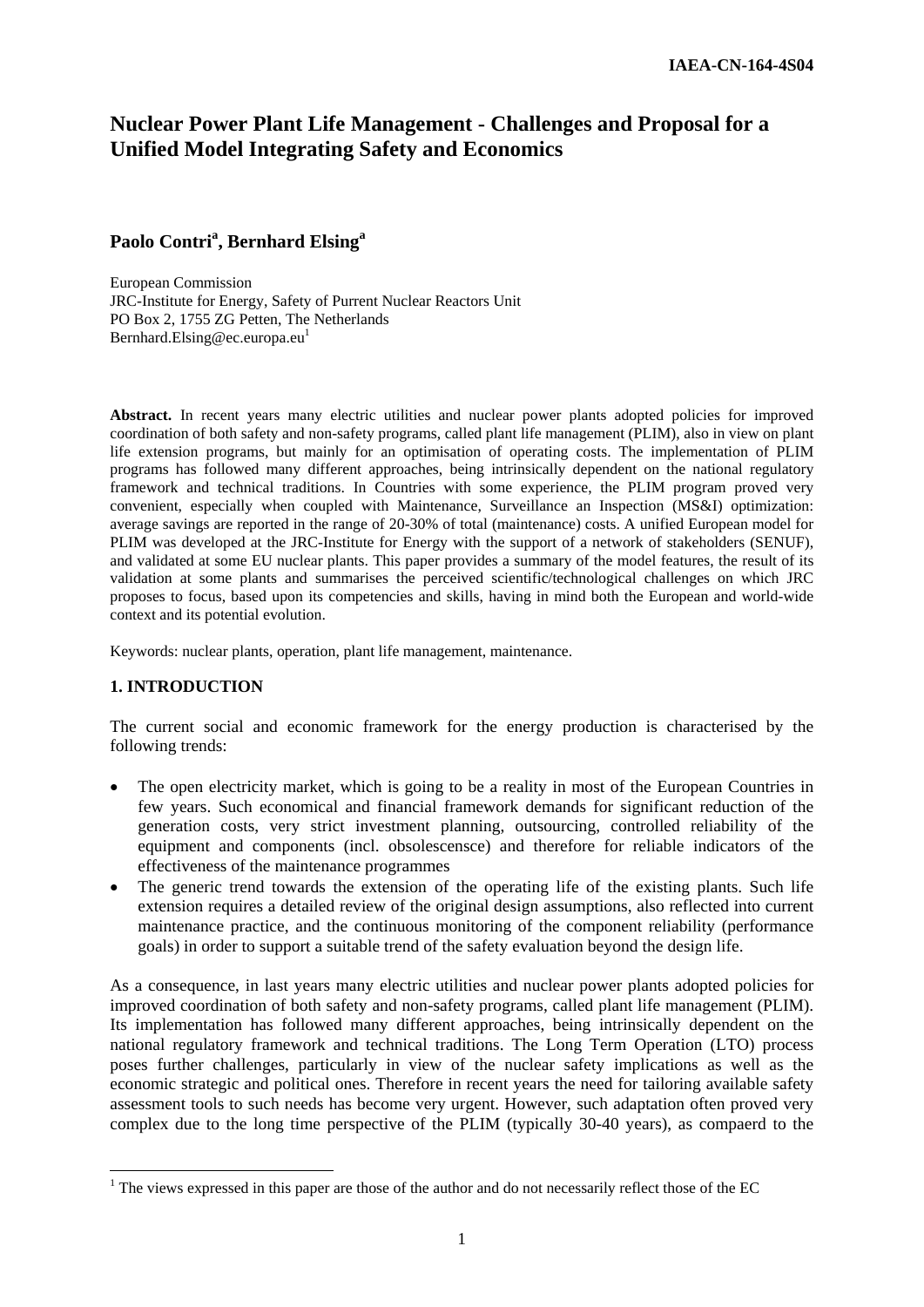typical time framework where the available methods are currently employed (~10 years of the standard periodicity of the Periodic Safety Review process).

In Countries with some experience, the PLIM program proved very convenient, especially when coupled with Maintenance, Surveillance an Inspection (MS&I) optimization: average savings are reported in the range of 20-30% of total (maintenance) costs.

Moreover, in terms of safety, the control of equipment reliability, significantly improved with PLIM models for example through Ageing Management Program (AMP) and Reliability Centred Maintenance (RCM), made a long term asset management of the overall plant possible and the overall safety indicators significantly improved in many cases.

This is why R&D tasks are needed in this phase, not only in the long term extrapolation of the component integrity and behaviour, but also in new management strategies at the plant (PLIM), able to address organisational issues, spare part management, staff ageing, component obsolescence, etc, which are typical components of the PLIM (see for example [1])

The Framework Programme 7 of the EU (FP7 – European Council decision 18/6/2006, [2], in the area dedicated to the reactor systems calls for a research effort "to underpin the continued safe operation of all relevant types of existing reactor systems (including fuel cycle facilities), taking into account new challenges such as life-time extension and development of new advanced safety assessment methodologies (both the technical and human element)".

Consequently, the JRC Multi Annual Work Program (MAWP), in the Nuclear Safety "agenda" under the Euratom Program, developed two main tasks addressing the safety of nuclear installations and the nuclear fuel safety, respectively. The former is addressed in the following, being relevant to this context.

This paper provides a short summary of selected results obtained at the JRC under the 7th Framework programme (2007-2010) and summarises the perceived scientific/technological challenges on which JRC proposes to focus, based upon its competencies and skills, having in mind both the European and world-wide context and its potential evolution.

## **2. A UNIFIED PROPOSAL FOR A PLIM MODEL INTEGRATING MAINTENANCE OPTIMIZATION**

Previous publications highlighted the main issues behind the development of a PLIM model, its main features and the experience of few European and non-European Countries in this effort (see for example [3]-[6]).

As a consequence, JRC-IE developed a preliminary version of a new PLIM model that is believed to significantly improve the performance of the European plants. A first draft of this model is available at [1].

The model was subsequently validated at one European plant that is believed to have one of the most advanced PLIM model in place. As a result of the validation carried out at Loviisa NPP, a new model was developed and is shortly described in the following.

## *2.1. PLIM objectives*

PLIM can be defined as a program (or even a combination of programs and procedures) aiming at a safe and cost-effective operation of a nuclear power plant in the longest possible time period. In this sense, it represents a framework for optimised, day-to-day, decision making aiming at a plant long-term operation with optimal utilization of resources (see for example [7])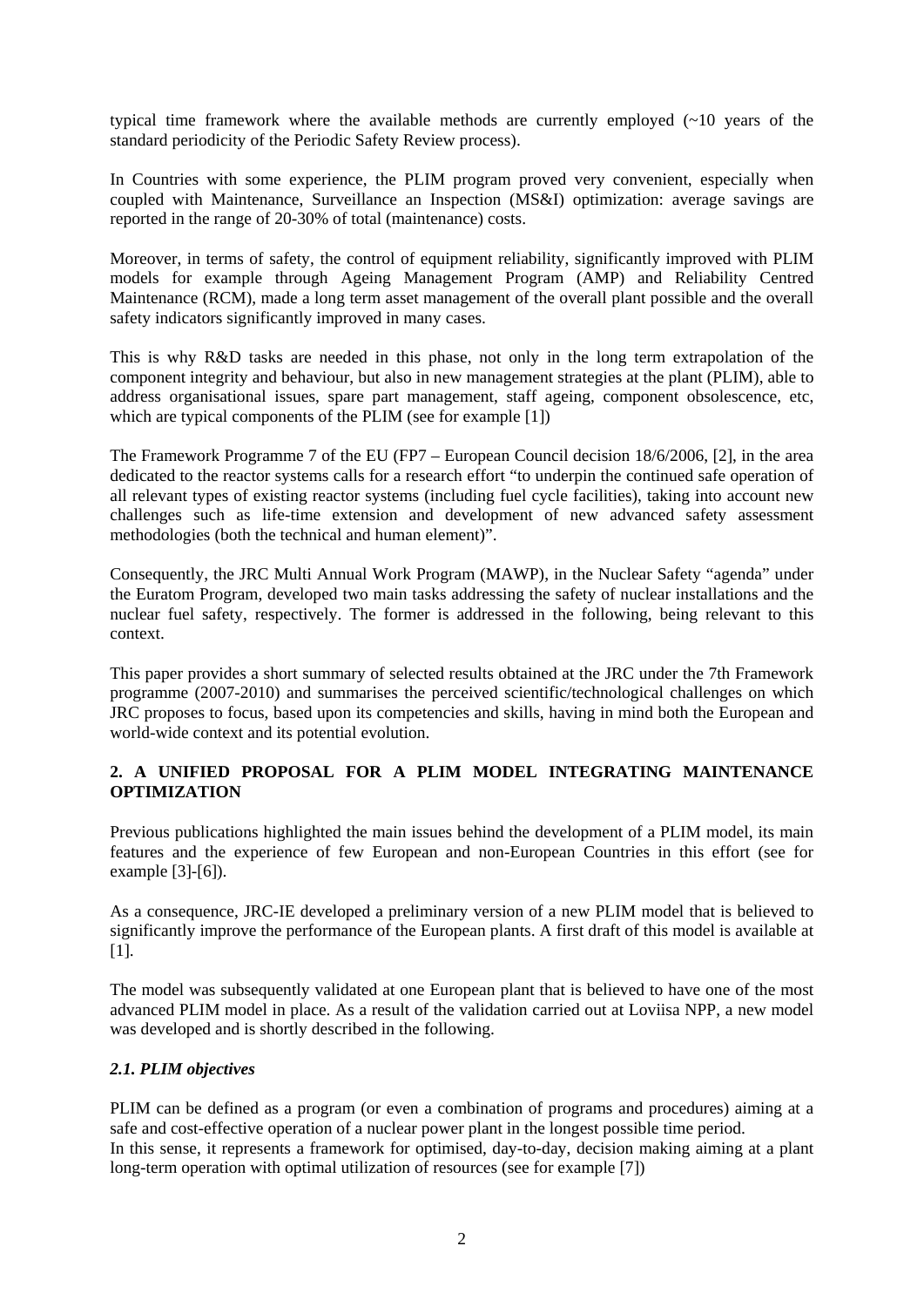In other words, PLIM objective is the development of a consistent framework program at the plant which enables the plant

- to produce electricity in a safe and responsible way by continuously improving the power plant operation and safety
- to secure an efficient generation portfolio

This objective is typically achieved with coordination of some key programs at the plant, such as: operation, asset management, maintenance surveillance and inspection (MS&I), ageing management, knowledge management, and nuclear safety.

#### *2.2. Approach to PLIM*

In order to achieve the goals set up in the previous chapter, the PLIM program has to consider the following main components:

- Nuclear safety and licensing
- Production and economy (including fuel and waste management)
- Human resources

The long term investment plan is the basic tool for managing the investment portfolio where all the technical programs provide input.

The generic PLIM structure is the result of the integration of selected existing programs at the plant and the development of suitable links and feedback loops.

In particular the following programs are directly coordinated by PLIM:

- Maintenance, surveillance and inspection (MS&I), including control of human factors
- Ageing management, component obsolescence and plant configuration control
- Knowledge management
- Asset management and investment planning

Plant modernization, power upgrading, fuel management may also be part of PLIM, but they are not necessarily implemented at all plants.

This concept is described in Fig.1, where the four main components of PLIM are highlighted in the central program, the input and the output are in the vertical lines and other programs are listed in the lateral boxes.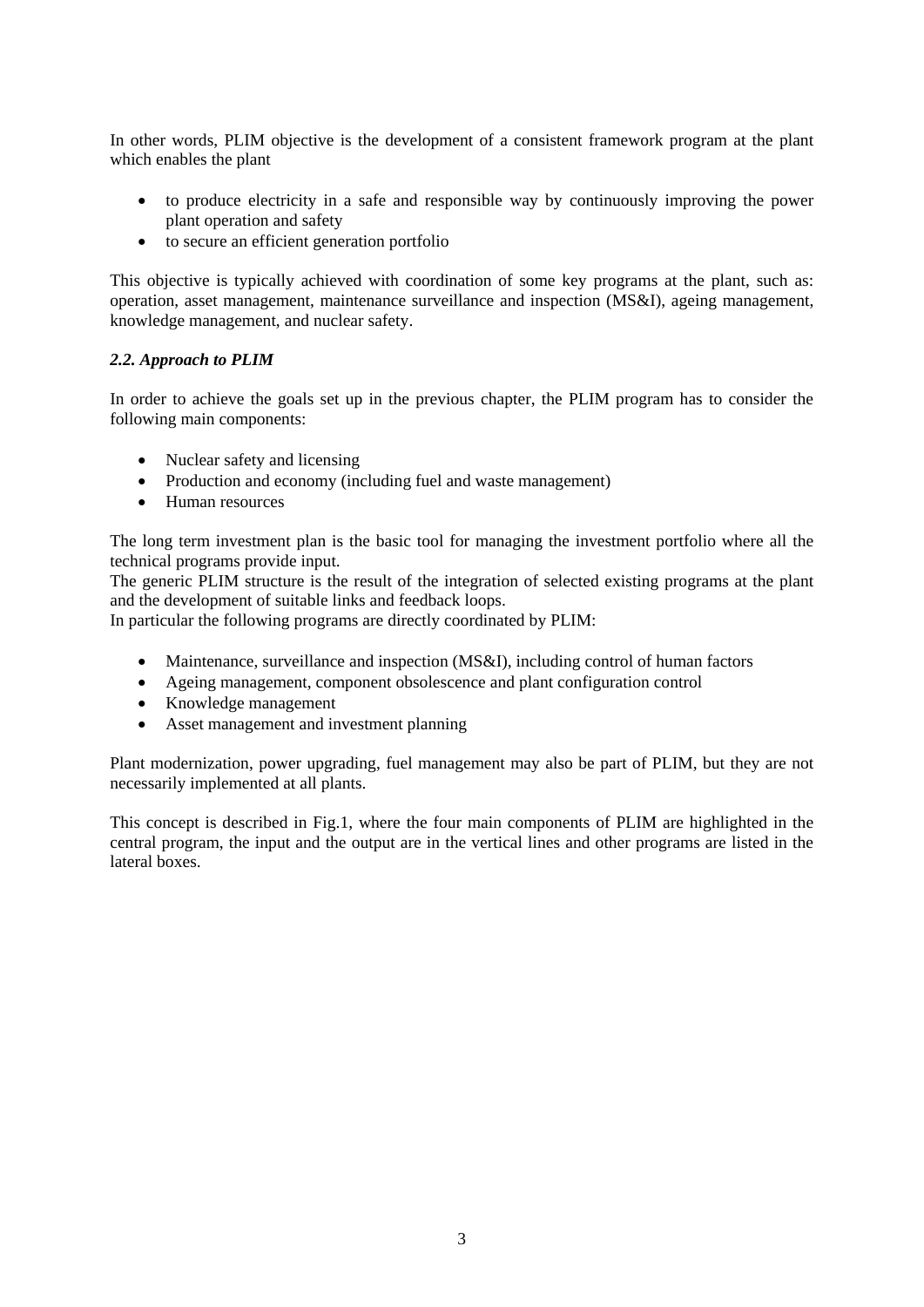

*Fig. 1. Approach to PLIM and interfaces with related programs* 

These programs should also meet specific pre-conditions on their main features, as discussed above and summarised in Figure2.



*Fig. 2. Preconditions for the key programs to be part of PLIM*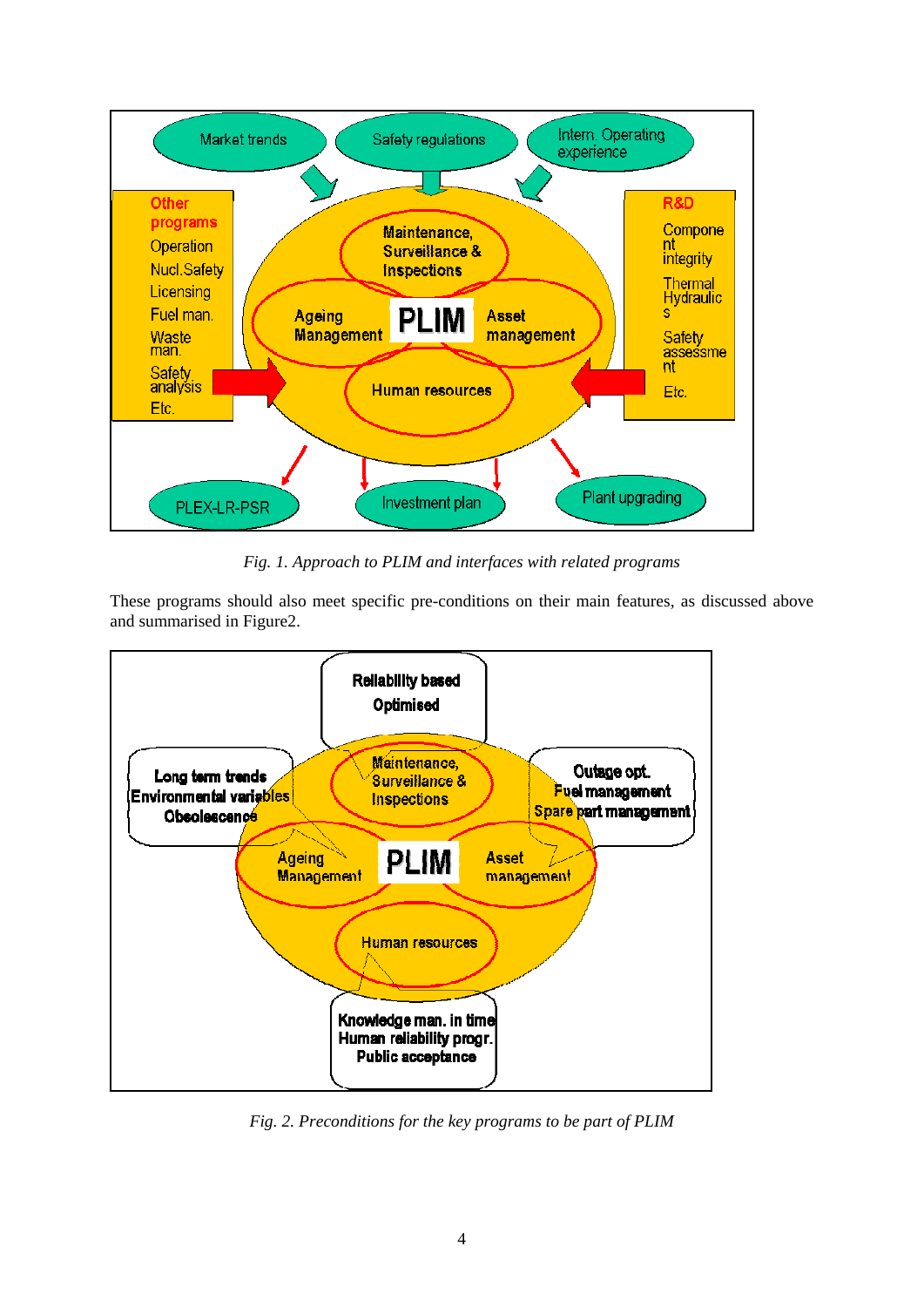Other programs represent a generic background for PLIM, and exchange data with PLIM, but they are not explicitly part of it, such as: operation, nuclear safety, fuel management, waste management, licensing (including the continuous updating of the Safety Analysis Report), engineering, etc.

At last, important programs may be based upon PLIM, but they are not part of it, such as: plant life extension, license renewal, periodic safety review, plant upgrading (including power uprating), public acceptance, etc.

From the technical standpoint, the approach to plant life management consists of:

- Identification of critical systems, structures and components (SSCs) from the standpoint of the plant operation and safety
- Classification of the identified SSCs
- Identification of loadings and ageing mechanisms
- Development of method for the lifetime prediction
- Identification and implementation of applicable ageing countermeasures
- Feedback to MS&I programs and other relevant programs
- Development of the investment planning

#### *2.3. PLIM Scope - Component classification*

The scoping of the PLIM program is still an issue under debate, also because of the heavy implications with the existing engineering and safety traditions at the plants. The proposed model is compatible with any of the scoping models presented below, taken from Countries/Plant with deep experience in PLIM.

#### **3. APPLICATION CASES**

#### *3.1. The Finnish model (VVER)*

According to the experience at the Loviisa plant (see [1], [8]), all structures, systems and components at the plant, regardless of their safety relevance, should be covered by such classification. A suitable grading of measures may be applied and therefore different levels of MS&I and AMP, economic analysis etc. may be assigned.

The model (see Fig.3 from [1]) groups different classes as in the following:

- Class A: critical components and structures directly limiting the plant life with their availability/integrity, non replaceable. Example: reactor pressure vessel, steam generator, pressurizer, main coolant pump, containment structures. Example of MS&I strategy: full scope monitoring and analysis of the degradation;
- Class B: critical components, systems and structures from the standpoint of their importance to safety and their cost of replacement/reparation. Examples: primary circuit, high and low pressure safety injection systems, feed water system, condensers, turbine, generators, Diesels. Example of MS&I strategy: condition based MS&I;
- Class C: sensitive components, systems and structures. Examples: nuclear intermediate cooling, sprinkler, drainage and vents, main steam line, residual heat removal, circulating and service water systems, condenser cooling system. Example of MS&I strategy: preventive (time-based) MS&I;
- Class D: other components and structures. Example: condenser purification system, auxiliary boiler plant, drinking water supply, sewerage. Example of MS&I strategy: run-to-failure.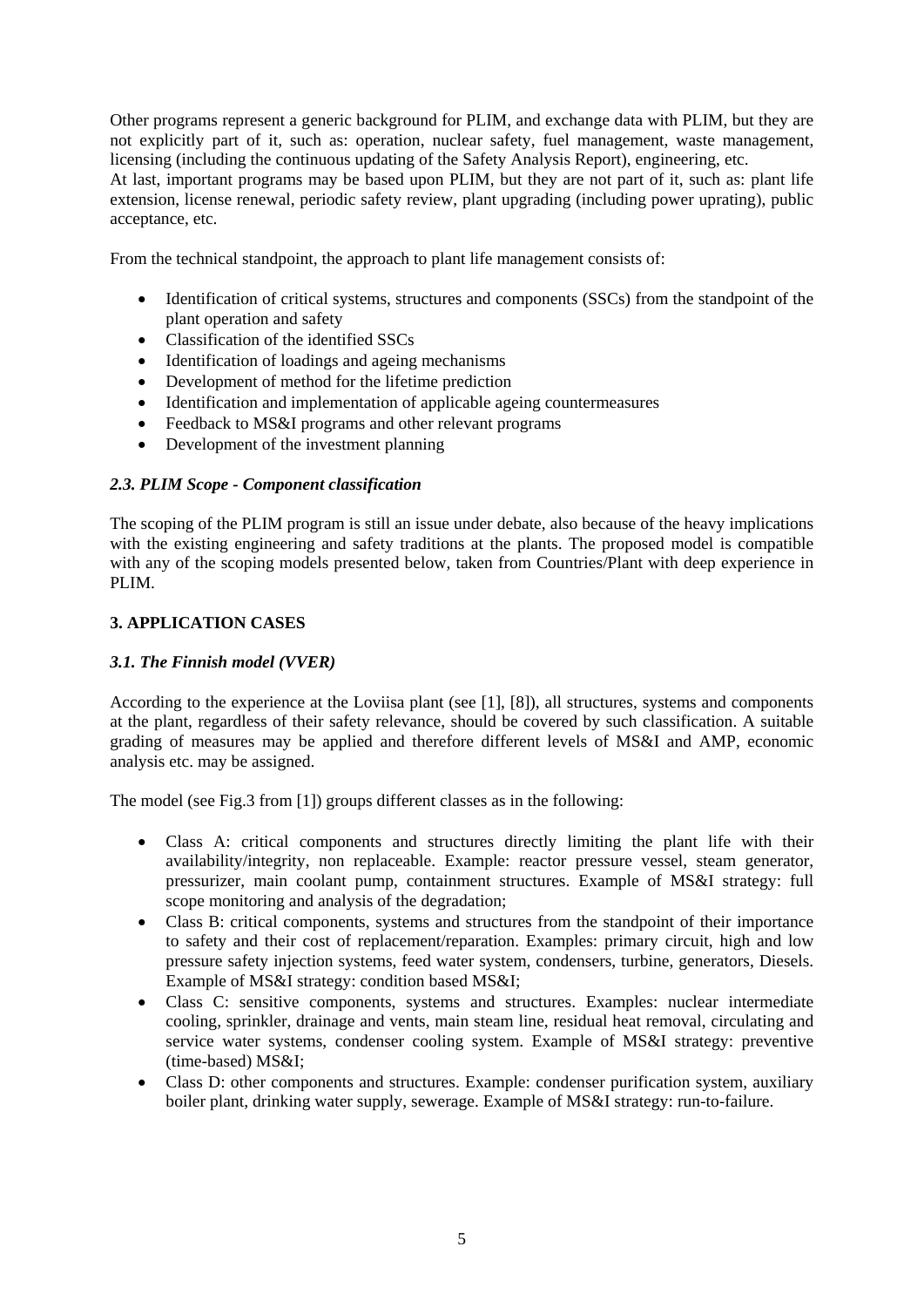

*Fig. 3. Proposal for PLIM oriented component classification* 

It is noted that such approach is still quite heterogeneous, as it mixes up components, systems and special equipment. Therefore the proposed classification may be reviewed to provide a more homogeneous approach that would make the interfaces with the maintenance classification or spare part classification much easier and traceable, because more homogeneous.

For components in classes A,B,C, a sort of component "health certificate" is recommended for continuous review and upgrading by the system engineers. The certificate should make reference to the design basis and should collect the results from the AMP, the operation ad the ISI programs, including the pending issues detected by previous tasks.

## *3.2. The Spanish model*

The Spanish approach to PLIM follows closely the US regulation, as stated in the US 10CFR54 Code. In its compulsory part ageing management is applied to both active and passive components; however it is the Component Reliability program (see [9]) that addresses Maintenance, ISI and Ageing evaluation under a single integrated program (see Fig.4).

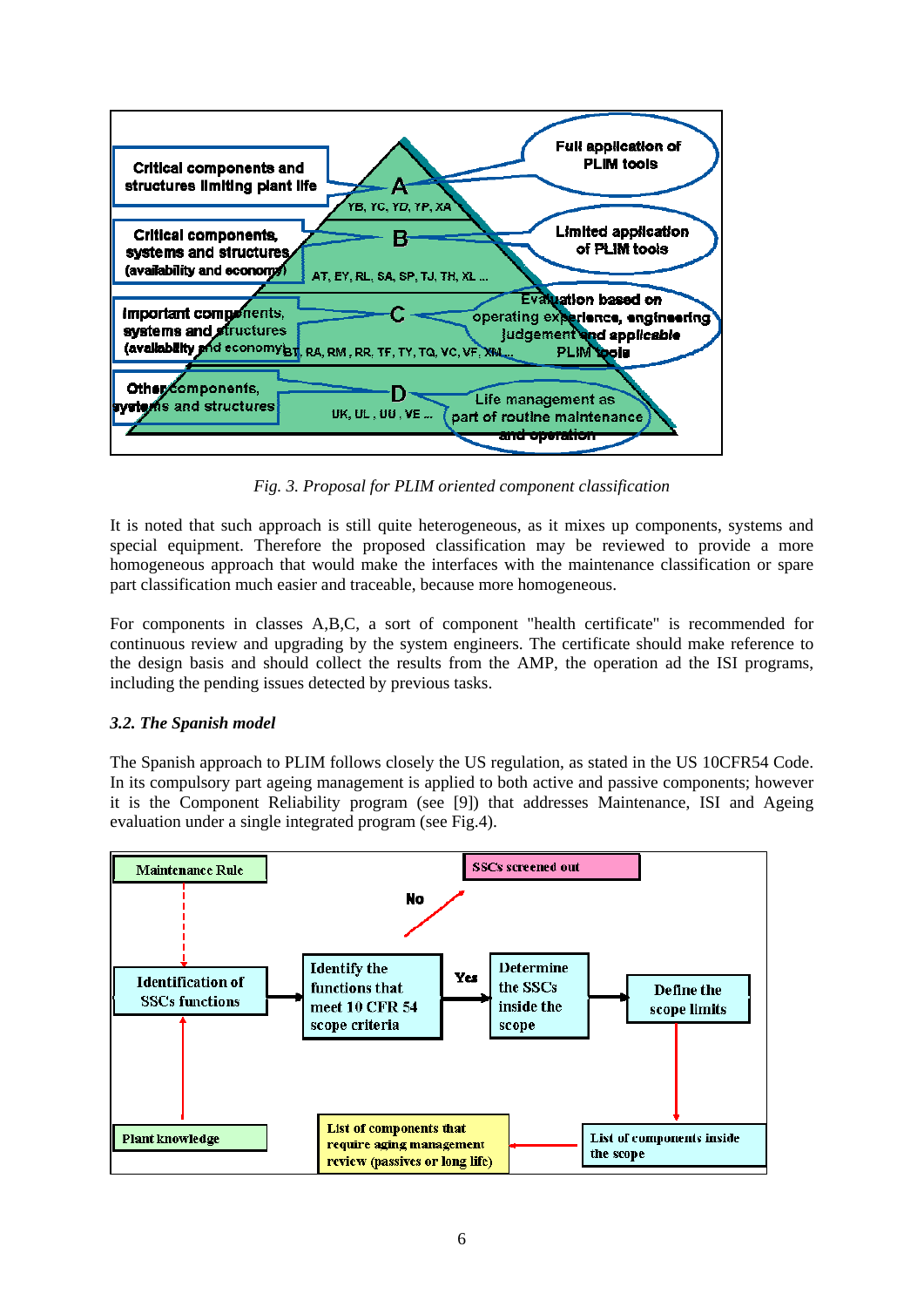*Fig. 4. Summary of the Spanish approach to PLIM and to component screening.* 

#### *3.3. The Romanian model (CANDU Plant)*

The Romanian model is discussed in the following and it represents a consistent application of a generic approach to a CANDU type plant (see [8]).

The AMP scoping process goes through a systematic application of a number of criteria, as summarized in Fig. 5.

Level 1 of application of PLIM – Life limiting SSCs, those SSC for which:

- it must be assured their integrity and functional capabilities during operating life and while in shutdown states;
- there is no replacement possibility;
- it's estimated a total control over plant life;
- Life Assessment analyses, or a Life Cycle Management plan must be realized.

Level 2 of application of PLIM – Critical SSCs, those SSC for which:

- it must be assured their integrity and functional capabilities during the operating life and while in shutdown states;
- it is extremely difficult to replace them;
- there are estimated high costs, long terms operation in shutdown state, radiation exposure significant risk;
- Life Assessment analyses or Systematic Assessment of Maintenance studies must be realized.

Level 3 of application of PLIM – Important SSCs, those SSCs for which

- there is the possibility of their replacement in an orderly manner;
- the programs of preventive maintenance, in-service inspection and components status/surveillance evaluation are applicable;
- it must be realized Systematic Assessment of Maintenance (for structures and components) and a Life Cycle Management program (for systems), both used in plant condition evaluation.

Level 4 of application of PLIM – Not important SSCs, those SSCs for which

- could represent a residual risk for Ageing Management Review analyses;
- have support functions for safety related SSC;
- can be periodically replaced without difficulty;
- are subjected to the preventive maintenance, in-service inspection and assessment/surveillance programs prescriptions for components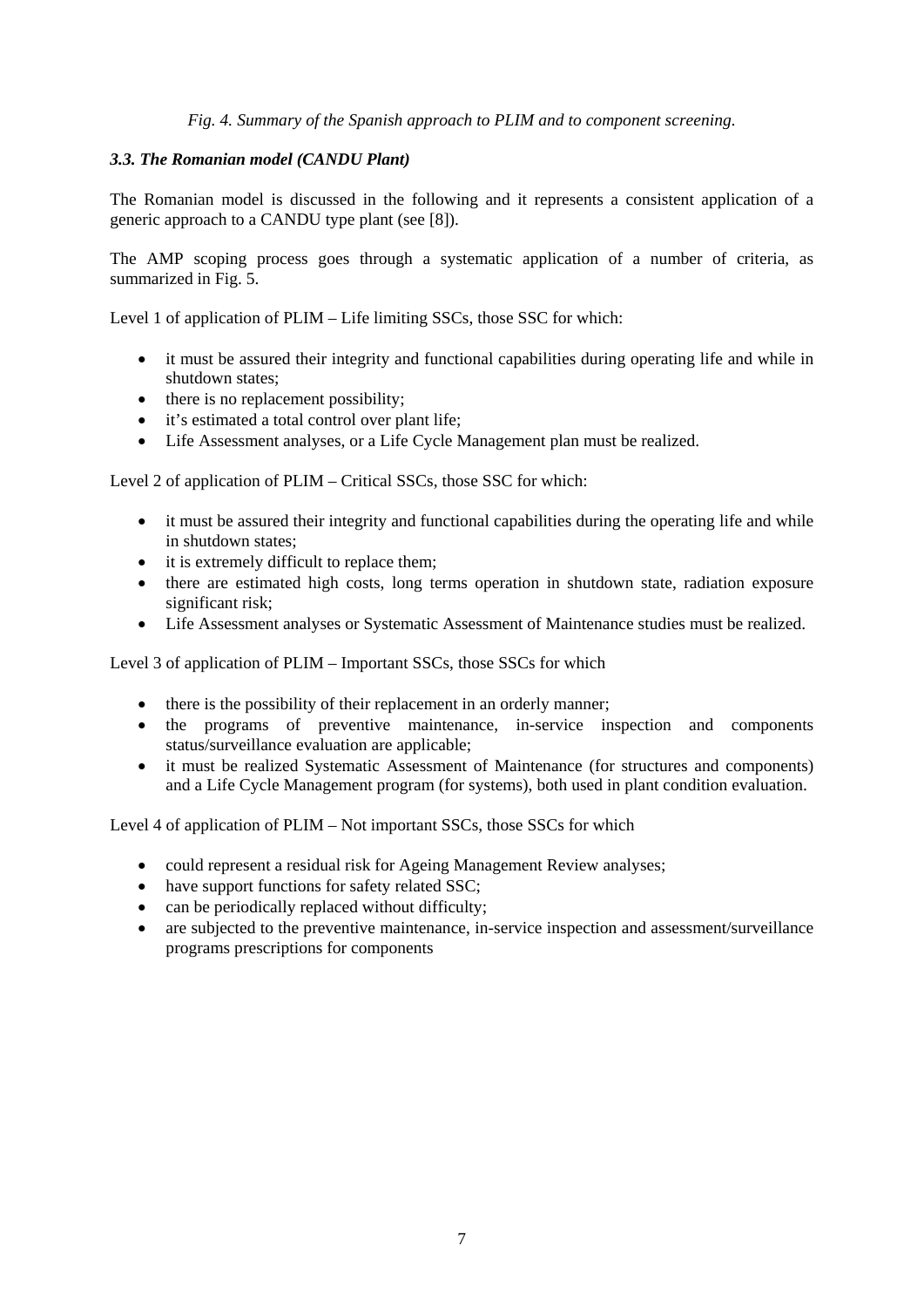

*Fig. 5. Summary of the procedure developed at Cernavoda NPP for PLIM and for component screening.* 

In particular the screening process relies on the following criteria:

The full-scope application of PLIM in view of the PLEX program envisages the eEvaluation of the Actual plant condition, including:

- Technical aspects overview and tasks schedules of PLEX project.
- Existing environmental operating conditions.
- Details on environment components affected by wastes and toxic and dangerous materials.
- Time limited ageing analyses (TLAA) descriptions required for degradation evaluation:
- TLAA analyses (pressurizer, reactor inlet header, pressure tube and calandria vessel)
- Industrial experience
- Methods and models of probabilistic assessment (PSA, PRA)
- Nuclear specific civil-work experience
- Plant condition assessment after 30 years of operation: Buildings and Structures, Reactor and Mechanical systems, Electrical and I&C systems.

## **4. CONCLUSION**

The European Commission, especially in the framework of the EURATOM programme, identified specific R&D priorities to be mainly addressed by "direct actions" managed by the Joint Research Centre (JRC) in the field of the Plant Life Management of its nuclear facilities. The best chance for implementation is given by the Framework Programme 7 (FP7), where large coverage is given also to the nuclear safety issues. The activities under the current 7th FP (2007-2011) combine continued effort in the area of component structural integrity with several new initiatives in the areas of maintenance optimisation and risk-informed approaches.